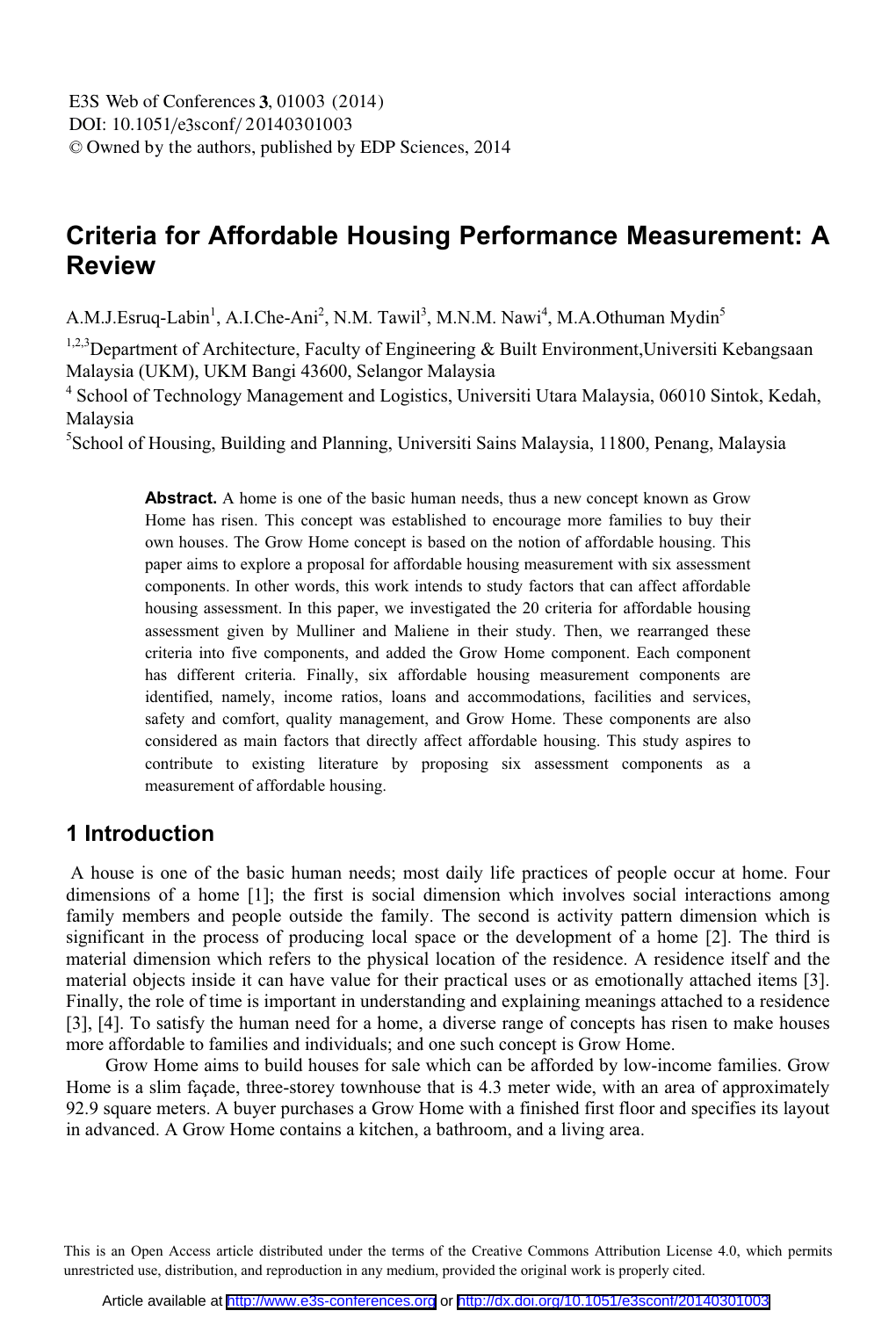One or more upper floors are left unfinished and bare at the time of purchase. Later, as space requirement of the homeowner increases and his/her financial circumstance improves, the owner can finish construction of the upper floor/s. Given that the main goal of Grow Home is to make houses more affordable for families, the following section explains the meaning of affordable housing [5].

### **1.1 What is Affordable Housing?**

Affordable housing is a concept which is used to explain socioeconomic and development environments, and which aims to confirm if housing provided for families can be afforded by each income-earner cluster, that is, low, middle, or high income-earner cluster. Aside from its relationship to different aspects of residences and localities through infrastructure and community facilities, affordable housing is also related to the ability of a family to pay for their house [6].

According to Yang and Shen, affordable housing is a feature of housing facilities which is related to customer ability and the desire to own or buy houses. Furthermore, the aforementioned authors defined affordable housing as a connection between housing and people. Affordable housing reflects spending to purchase a house, which is a choice made by a family between housing and nonhousing-related spending [7].

The concept of affordability has three perspectives, namely, repayment, purchase, and income affordability [8]. Differences among these perspectives are shown in Table 1.

| Perspective                | <b>Discrimination</b>                                                                   |
|----------------------------|-----------------------------------------------------------------------------------------|
| Repayment<br>affordability | Studies burden imposed on a household with regard to repaying mortgage                  |
| Purchase<br>affordability  | Studies whether a household is capable of borrowing enough funds to purchase<br>a house |
| Income<br>affordability    | Measures ratio of house prices to income                                                |

**Table 1:** Discrimination among affordability perspectives

Affordable housing is measured for different purposes, such as to describe housing of a typical family, analyze trends, compare different household types, administrate rules defining individuals who can access housing subsidies, as well as for definition, prediction, and selection [9].

Mulliner and Maliene [10] listed 20 criteria with which affordable housing can be assessed comprehensively and sustainably. These criteria were validated by professionals from the United Kingdom. However, in the present study, we developed a proposal to divide these 20 criteria into five affordable housing measurement components, which are explained in the discussion section of this paper.

## **2 Methodology**

Secondary data on affordable housing measurements were collected from literature review. Affordable housing and Grow Home were defined through critical review of literature. This paper is based on the 20 criteria for affordable housing assessment provided by Mulliner and Maliene. We rearranged these criteria that indirectly affect affordable housing by examining each of their functions. Subsequently, we adopted the study of Friedman and Cammalleri and considered Grow Home as an affordable housing assessment component.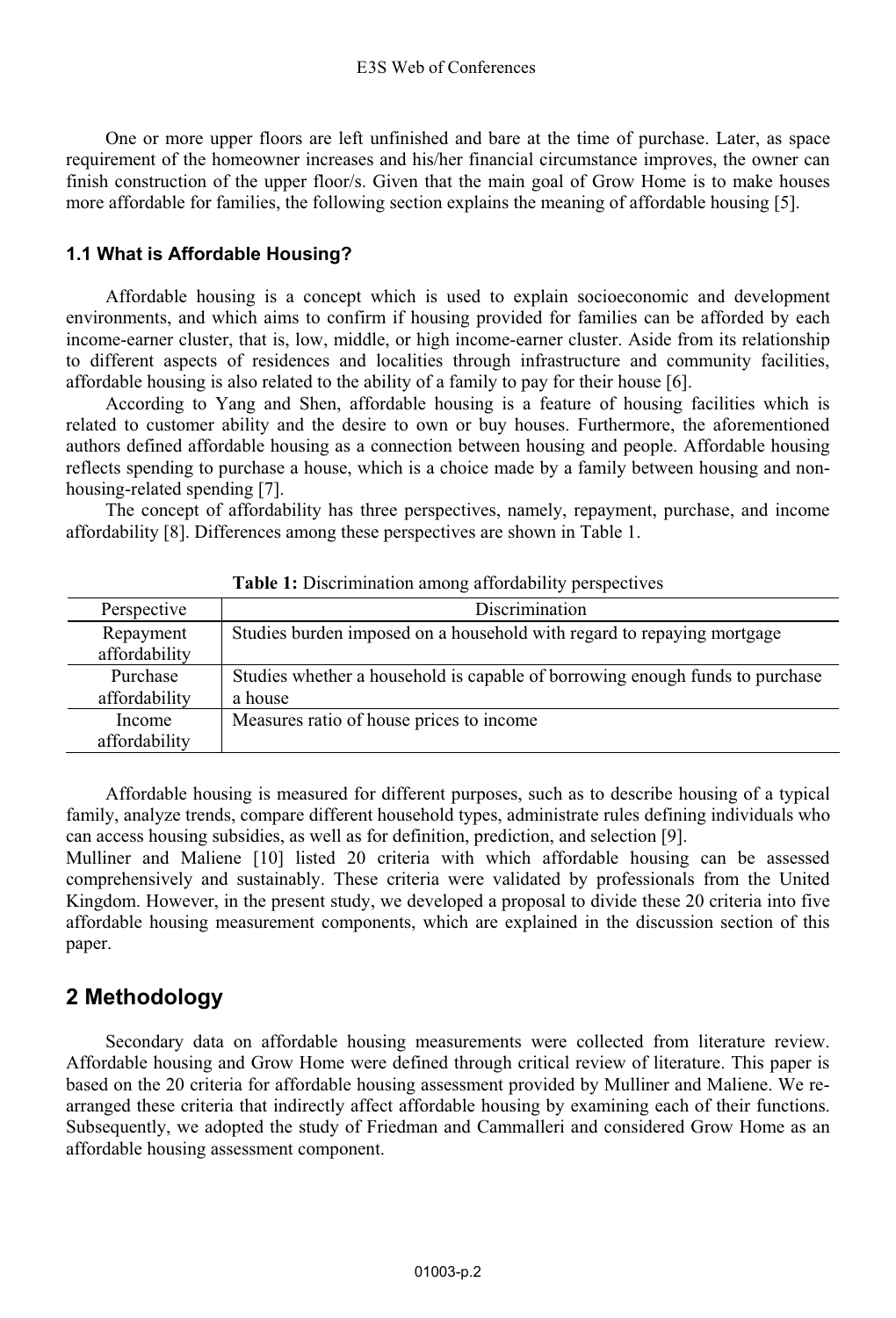## **3 Discussions**

As stated earlier, this paper is based mainly on the 20 criteria for affordable housing measurement provided by Mulliner and Maliene, in addition to the 5 criteria of Grow Home given by Friedman and Cammalleri. We summarized the 25 criteria and proposed six affordable housing measurement components, namely, income ratios, loans and accommodations, facilities and services, safety and comfort, quality management, and Grow Home. These components directly affect affordable housing, whereas the 25 criteria have a direct relationship with the six assessment components, and affect affordable housing indirectly.

### **3.1 Income ratios**

The component income ratios involve house price in relation to income, and rental cost in relation to income. Various studies discussed the income ratio component. For example, affordable housing is defined as a ratio of property value over the yearly gross income of an individual, with a ratio of 2.5 as the yardstick. In reality, this ratio does not only differ greatly among cities but also among professions; income affordability mainly uses price-income Ratio (PIR) as a measurement. The Final Report published by The Chinese Academy of Social Sciences Institute of Finance and Trade Economics and The Institute of Public Administration (1996) explained that ratios ranging from 2:1 to 7:1 are appropriate, whereas Yuan [11] argued that a ratio between 2:1 and 6:1, depending on the concerned city and location, as appropriate [12].

### **3.2 Loans and accommodations**

The component loans and accommodations contain interest rates and mortgage availability, availability of rented accommodation (private and social), availability of low-cost home ownership products, and market-value home ownership products. Lau and Li stated that a certain degree of nonhousing consumption exists, such as for food, clothing, entertainment, transportation, loan repayment for automobiles and personal loans, and so on [13].

The government should design a proposal for people to live in a place of their preference; however, such proposal is not favoured by the government. The designation of strategic market areas, which are often sub-regional in scale, requires that the problem of little affordability should be addressed (by opening land for growth or by providing bonus social housing) through a useful market. Considering that travel time from employment areas to housing search areas is adequate, responding to increasing prices in a village by providing more housing areas in a nearby town is reasonable [14].

### **3.3 Facilities and services**

 The component facilities and services include access to employment opportunities, public transport services, quality education (i.e., schools), shopping facilities, health services, early childhood care services, leisure facilities, and open green public spaces.

 According to the Centre for Transit-Oriented Development and the Centre for Neighbourhood Technology (2006) relationships between housing and location provide a more meaningful measure of affordability. These organizations assessed affordability by investigating cost of housing, and location efficiency by measuring transportation prices related to the place. Current planning and housing policies focus on improving houses with facilities through more extensive functional areas to strengthen aforementioned patterns [15].

 Aside from possible dislocation between homes and jobs, the worsening condition of social systems will also have a considerable impact on inhabitants and communities. Moreover, developments often do not respect life cycle of societies, thus damaging relationships between the young and the old, and among family members [16].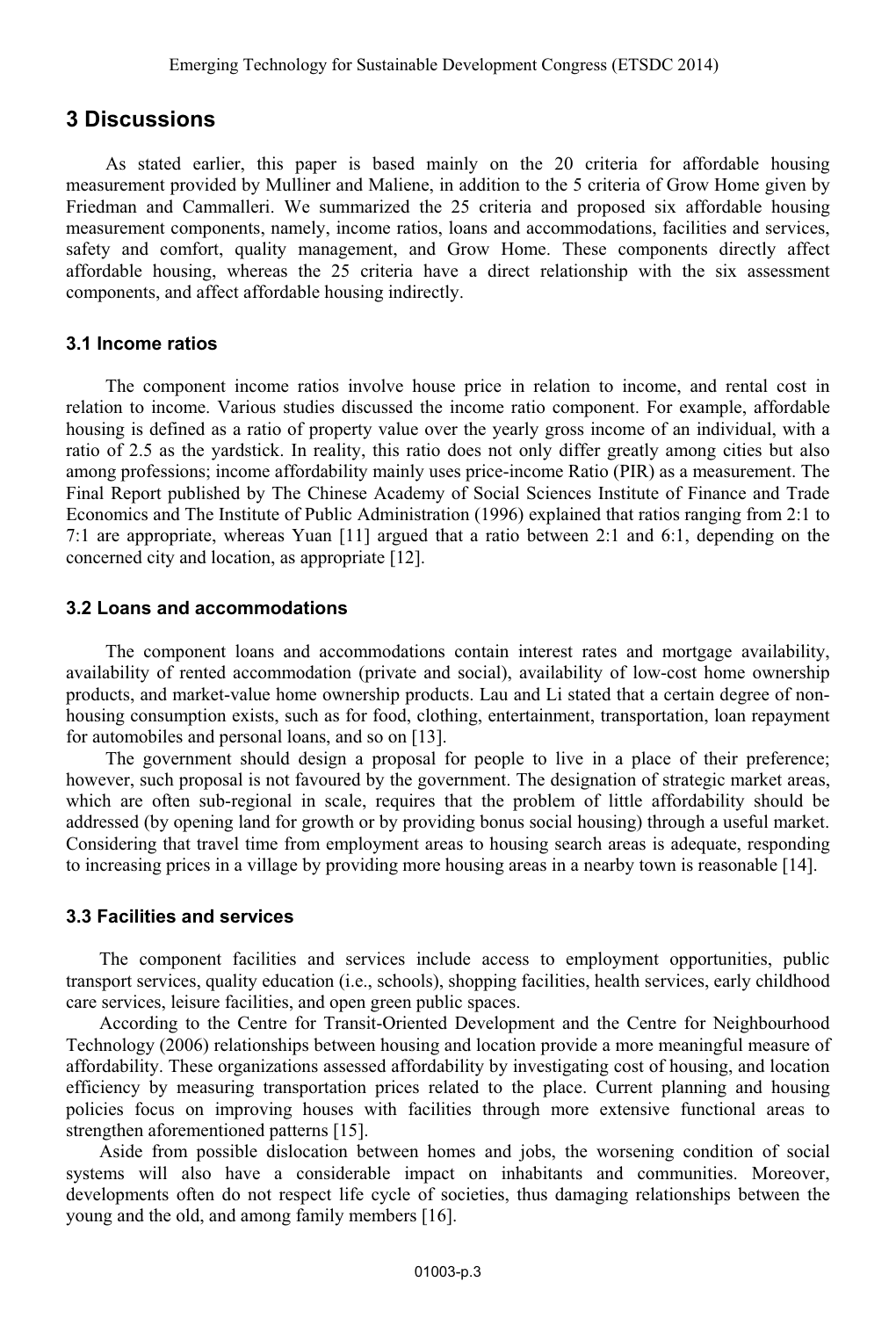### **3.4 Safety and comfort**

The component safety and comfort include safety of a community, incidence of crime, and presence of environmental problems. The decrease in affordability consequently affects households, such as polarization of cities and social cohesion, workforce market productivity, and economic performance, along with environmental concerns. Environment can be classified into four types, namely, physical, social-cultural, psychological, and physiological [17].

One of the needs of an individual or a family is safety. This need affects housing design; in several countries, a large amount of funds are spent for security purposes. Affordability affects social organization of areas as well as safety at different spatial scales, depending on how it is measured. Easy-to-explain safety results may lead to social consequences that are difficult to justify for governments which aims to deliver social equity within socially stable communities [14], [18].

#### **3.5 Quality management**

The component quality management involves quality of housing, energy efficiency of housing, waste management, and deprivation in the area. Quality management is related to conditions of the surrounding, such as population density, light, air, energy, waste, and other houses conditions associated with housing. Quality management is influenced by different variables such as engineering practices, social environment, and behavior of the residents. Furthermore, quality management respects the relationship between the function of a place and human needs [14],[34] and [35].

#### **3.6 Grow Home**

The component Grow Home includes land properties such as size, location and price, number of workers needed to build the house, Grow Home options, unfinished levels, and new spaces that have being added after the household bought the house. Grow Home becomes affordable in several ways; for example, by reducing costs of land when Grow Home units are built on small lots or by reducing per unit hard infrastructure costs by up to 60% when a small lot size and high area density are used, compared with single houses on regular lots. Furthermore, a small building area decreases the number of workers needed to construct a house.

Different options are available to homeowners in customizing their Grow Home unit, thus allowing them to make trade-offs between amenities and their budget. However, each unfinished floor in a Grow Home unit decreases building prices. Finally, a Grow Home unit has one-third the area of exterior walls and one-half the roof area of a conventional detached house; consequently, 40% of heating price is reduced in a Grow Home unit compared with a conventional detached house [5].

The price of a Grow Home unit depends on its location and size, whereas the size depends on the household type, that is, whether the household is composed of a young couple with or without children, a single parent, or a single individual.

Grow Home units are affordable to very low-income households, considering that monthly payments can be less than the rent that a household will pay, whether in urban or suburban areas. The dense mass of a Grow Home unit makes it ideal for infill and small lot applications; moreover, it can also be built as a stand-alone house in new subdivisions [5]. Table 2 summarizes participation of the researchers in affordable housing measurement components and the Grow Home component, which are collected from related literature.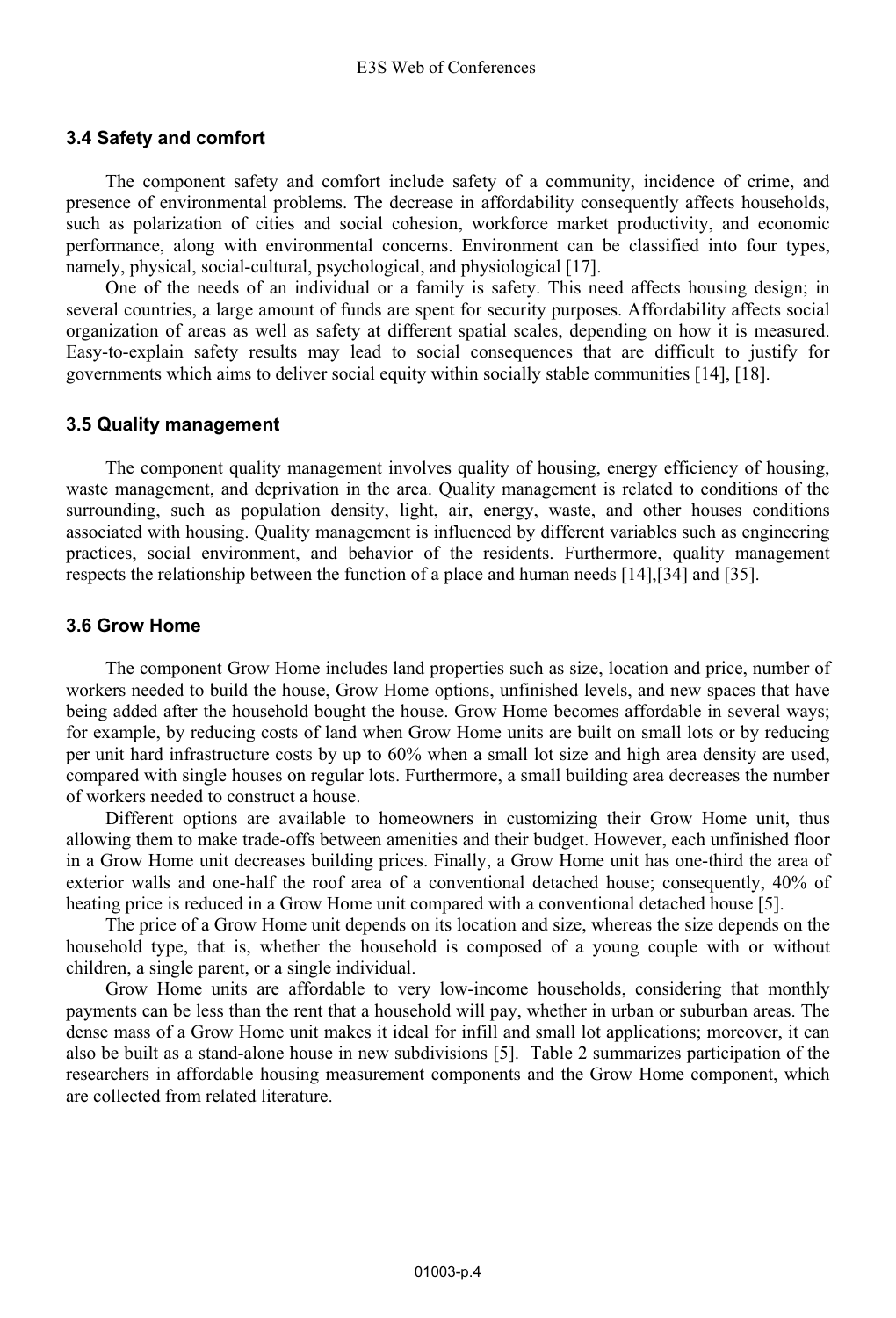| Component      | Sub-Component                               | Author                              |
|----------------|---------------------------------------------|-------------------------------------|
| Income ratios  | House price to income ratio                 | $[19]$ , $[20]$ , $[35]$ and $[8]$  |
|                | Rental cost to income ratio                 | [19], [28] and [20]                 |
| Loans and      | Interest rates and mortgage availability    | $[17]$ and $[21]$                   |
| accommodations |                                             |                                     |
|                | Availability of rented accommodation        | $[22]$ , $[23]$ , $[24]$ and $[29]$ |
|                | Availability of low cost home ownership     | $[22]$ , $[23]$ and $[24]$          |
|                | products                                    |                                     |
|                | Availability of market value home ownership | $[22]$ , $[23]$ and $[24]$          |
|                | products                                    |                                     |
| Facilities and | Access to employment.                       | $[23]$ , $[24]$ and $[25]$          |
| services       | Access to public transport services.        | [19], [23], [24]                    |
|                | Access to good quality education (school)   | $[19]$ , $[23]$ and $[25]$          |
|                | Access to shopping facilities               | [23] and $[26]$                     |
|                | Access to health services                   | $[19]$ , $[23]$ and $[26]$          |
|                | Access to early years child care services   | [23], [30], [31] andnd [32]         |
|                | Access to leisure facilities                | [23] and $[26]$                     |
|                | Access to open green public spaces          | [19], [22] [23], [24] and [26]      |
| Safety and     | Safety-incidence of crime                   | $[22]$ , $[23]$ and $[24]$          |
| comfort        | Presence of environmental problems          | [22] and $[24]$                     |
| Quality        | Quality of housing                          | [22] and $[24]$                     |
| management     | Energy efficiency of housing                | $[22]$ and $[24]$                   |
|                | Waste management                            | $[22]$ , $[23]$ and $[24]$          |
|                | Deprivation in area                         | [27] and $[33]$                     |
| Grow Home      | Land properties                             | $[5]$                               |
|                | New spaces                                  | $\lceil 5 \rceil$                   |

**Table 2:** Affordable housing measurement components

## **4 Conclusions**

This study rearranged the 20 criteria provided by Mulliner and Maliene in their study into five components. The latter could be used as affordable housing assessment components, and thus, could contribute to literature on this field. Moreover, the Grow Home component, which is a new concept that considerably affects affordable housing, was included. In conclusion, six affordable housing measurement components were identified, namely, income ratios, loans and accommodations, facilities and services, safety and comfort, quality management, and Grow Home. Grow Home issues could likewise be used as a cost-saving options to make housing more affordable. These issues are related with house quality, options (outline) and size, and land properties, such as location and price. A lower land price and a smaller house size consequently reduce the number of workers required to construct a house, and thus, decreases house price as well. As a result, the house will be more affordable for prospective buyers. This paper complements previous studies with a strategic view in rearranging affordable housing assessment.

## **References**

- 1. Semeraro P. and Fregonara, E., 2013. The impact of house characteristics on the bargaining outcome. Journal of European Real Estate Research, **6** (3): 262 – 278.
- 2. Olewnik, A. and Lewis K., 2008. Limitations of the House of Quality to provide quantitative design information. International Journal of Quality & Reliability Management, **25** (2)
- 3. Mallett, S., 2004. Understanding home: a critical review of the literature. The sociological review, **52** (1), 62-89.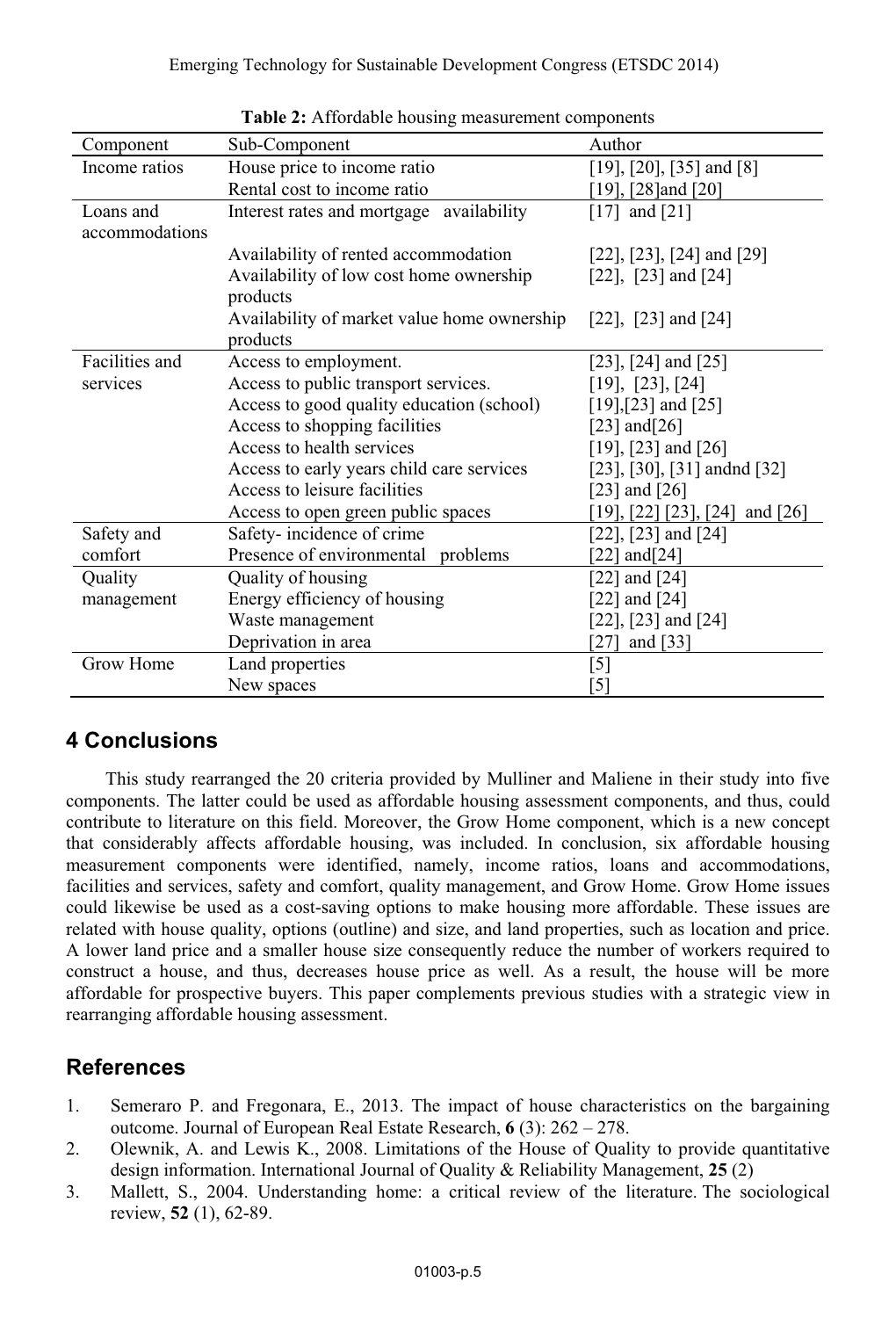- 4. Tenório, R. and Pedrini, A., 2002. Sustainable house design: Fernando de Noronha-Brazil, Environmental Management and Health, **13** (4): 330 – 338.
- 5. Friedman A., 2001. Grow Home. McGill-Queen's Press MQUP.
- 6. Tawil, N. M., Yusoff, Y. M., CheAni, A. I., Abdullah, N. A. G., and Surat, M., 2012. A Study of Management Corporation Financial in High Rise Residential with Correlation of Management Fund and Facilities Provided. International Business Management, **6** (3), 304-307.
- 7. Yang, Z., and Shen, Y., 2008. The affordability of owner occupied housing in Beijing. Journal of Housing and the Built Environment, **23** (4), 317-335.
- 8. Murdie, R. A., 2003. Housing affordability and Toronto's rental market: perspectives from the housing careers of Jamaican, Polish and Somali Newcomers. Housing, Theory and Society, **20** (4), 183-196.
- 9. Gan, Q. and Hill, R. J., 2009. Measuring housing affordability: looking beyond the median. Journal of Housing economics, **18** (2), 115-125.
- 10. Mulliner, E., and Maliene, V., 2012. What Attributes Determine Housing Affordability?. Safety (low crime rate), **6** (4.5), 2-1.
- 11. Yuan, X. L. and Zuo, J., 2011. Pricing and affordability of renewable energy in China–A case study of Shandong Province. Renewable Energy, 36(3), 1111-1117.
- 12. Chen, J., Hao, Q. and Stephens, M., 2010. Assessing housing affordability in post-reform China: a case study of Shanghai. Housing Studies, **25** (6), 877-901.
- 13. Lau, K. M. and Li, S. M., 2006. Commercial housing affordability in Beijing, 1992– 2002. Habitat International, **30** (3), 614-627.
- 14. Gallent, N. and Robinson, S., 2011. Local perspectives on rural housing affordability and implications for the localism agenda in England. Journal of Rural Studies, **27** (3), 297-307.
- 15. Hoggart, K. and Henderson, S., 2005. Excluding exceptions: Housing non-affordability and the oppression of environmental sustainability?. Journal of Rural Studies, **21** (2), 181-196.
- 16. Cuba, L. and Hummon, D. M., 1993. A place to call home: Identification with dwelling, community, and region. The sociological quarterly, **34** (1), 111-131.
- 17. Lawson, J., Berry, M., Milligan, V. and Yates, J., 2009. Facilitating investment in affordable housing–towards an Australian model. Housing Finance International, **24** (1), 18-26.
- 18. Sherstobitov, L. V., 2013. The Quality of City Environment: Description Model, Measurement, Example of Model Us. World Applied Sciences Journal, **27**: 336-34.
- 19. Treasury, H. M. Department for Business, Enterprise and Regulatory Reform (BERR) and Communities and Local Government (CLG), 2007. Review of Sub-National Economic Development and Regeneration London HMT.
- 20. Whitehead, K. A., Langer, R. and Anderson, D. G., 2009. Knocking down barriers: advances in siRNA delivery. Nature reviews Drug discovery, **8** (2), 129-138.
- 21. Kondybayeva, S. K. and Ishuov Z. S., 2013. The Effect of Monetary Policy on Real House Price Growth in the Republic of Kazakhstan: A Vector Autoregression Analysis. World Applied Sciences Journal, **22** (10): 1384-1394.
- 22. Maliene, V. and Malys, N., 2009. High-quality housing—A key issue in delivering sustainable communities. Building and Environment, **44 (**2), 426-430.
- 23. Treasury, H. M., 2007. ODPM (2005) The Government Response to Kate Barker's Review of Housing Supply.
- 24. Winston, N., 2010. Regeneration for sustainable communities? Barriers to implementing sustainable housing in urban areas. Sustainable Development,**18** (6), 319-330.
- 25. Coulson, N. E. and Fisher, L. M., 2009. Housing tenure and labor market impacts: The search goes on. Journal of Urban Economics, **65**(3), 252-264.
- 26. Zhu, H., 2006. The structure of housing finance markets and house prices in Asia. BIS Quarterly Review, **12**, 55-69.
- 27. Naik, V. D. and Gupta, P. C., 1996. A note on estimation of mean with known population proportion of an auxiliary character. Jour. Ind. Soc. Agr. Stat, **48** (2), 151-158.